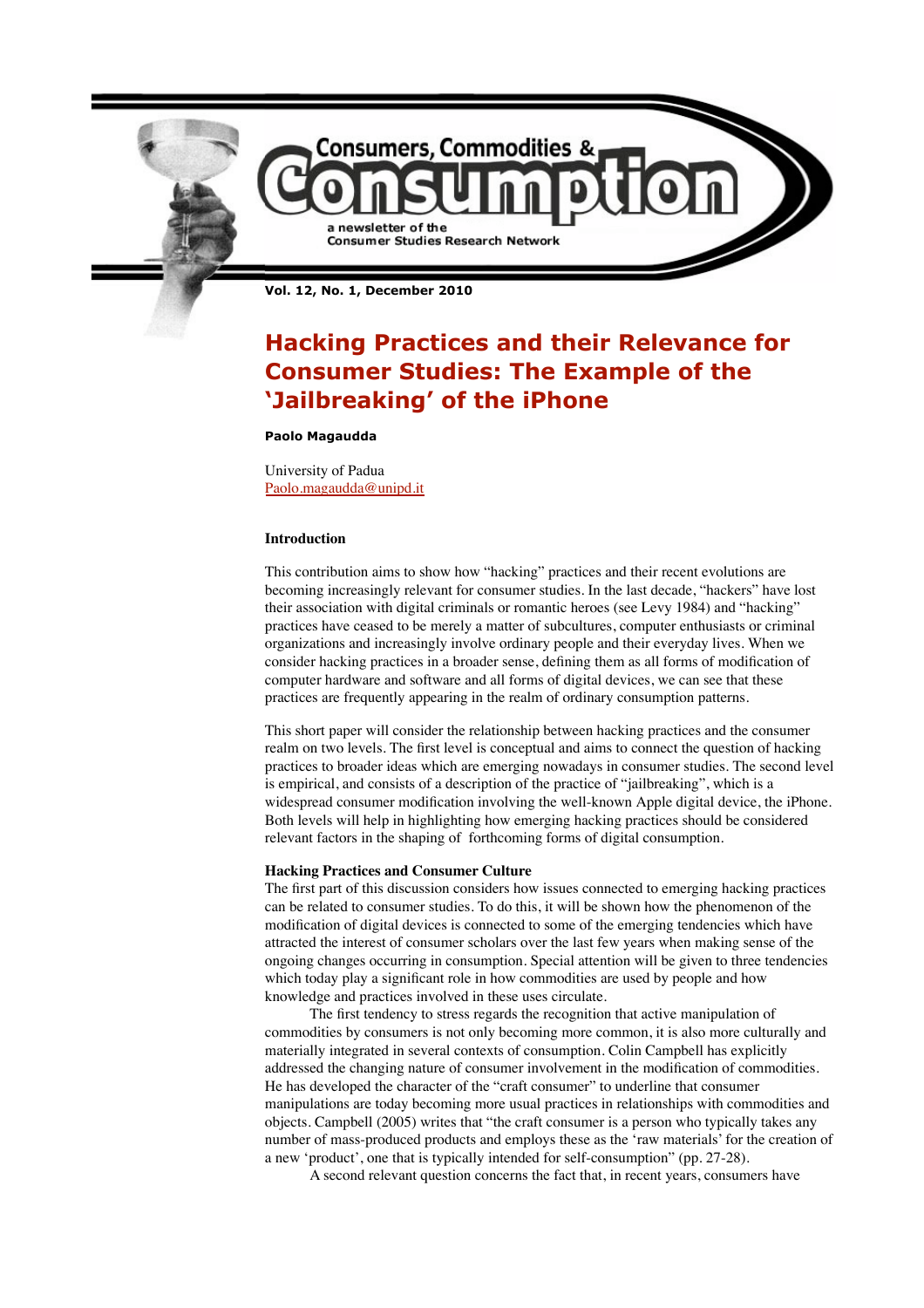attained new and powerful tools to acquire commodities and engage in device modification. Indeed, the spread of internet web sites, forums and web 2.0 services is offering consumers opportunities to acquire competences and knowledge with which they can manipulate objects and commodities. The relevance of web tools for consumption patterns has recently been addressed in a special issue of the *Journal of Consumer Culture* edited by Beer and Burrows (2010). In this issue, Ritzer and Jurgenson contributed to defining more scrupulously the influence of web 2.0 services on consumer practices, developing the concept of "prosumption". For example, the two scholars stated that:

Web 2.0 is defined by the ability of users to produce content collaboratively, whereas most of what exists on Web 1.0 is provider-generated. It is on Web 2.0 that there has been a dramatic explosion in prosumption. It can be argued that Web 2.0 should be seen as crucial in the development of the 'means of prosumption'; Web 2.0 facilitates the implosion of production and consumption (Ritzer and Jurgenson 2010. p.19).

 A third and final useful element concerns the increasing significance in consumer culture of forms of symbolic manipulation and criticism by consumers around established brands and products. Among these forms of symbolic manipulation, one of the more notable is the practice of "culture jamming", which was developed by social consumer movements and which is becoming popular thanks to the activities of the Canadian magazine "Adbusters". "Culture jamming" consists not only of the symbolic modification of brands but also of the mobilisation of ideas, values and identities around this practice. A broader role of "culture jamming" in consumption has been highlighted by Vince Carducci, who highlighted the ability of these practices to spur changes in industry, as the author makes clear in the following passage:

By exposing the inconsistencies on the producer side of the ledger, culture jammers may in fact be the avant-garde of the evolution of consumer society, encouraging producers to conform to new consumer expectations in order to garner sales (Carducci 2006: 123)

If we consider these three tendencies in consumption – the increasing role of consumer manipulation; the potential of web tools; and the significance of symbolic critics and manipulations – it is easier to understand how consumer modifications of digital devices assume a specific relevance when we inquire into broader contemporary changes in the realm of consumption. The following example regarding the modification of the Apple iPhone will help highlight some of the ongoing transformations occurring in the material consumption of personal digital devices (see also Magaudda 2011) and in the fruition of digital cultural content.

 Before, it is also useful to consider that, today, definitions of "hackers" and "hacking" are changing and the evolution of these practices are debated from different perspectives. As David Gunkel (2005) has recognized in editing a special issue of "New Media & Society" about "hacking", the true semantic content of the name "hacker" has become more polysemic, encompassing a wide set of meanings, practices and objects. Thus, from this point of view, a consumer analysis of the evolution of hacking practices also represents a contribution to a wider process of socio-cultural redefinition of what hacking practice and culture is becoming in the contemporary world. That said, we can proceed by considering more closely the modification of Apple's iPhone.

#### **The "Jailbreaking" of the iPhone and the** *prêt-à-porter* **of Hacking Practices**

Everybody knows that in 2007 Steve Jobs' firm, Apple, introduced a new mobile phone, which was designed and commercialized after the huge success obtained with the iPod in music. Since the first version of this phone was launched, its wonderful features, such as its advanced touch screen, huge memory and great design, have been widely recognized. But what is probably the most relevant element in the iPhone's success lies in its new operating system and the possibility for users of buying applications from the App Store, an online store from where a huge number of applications can be downloaded (in September 2010, more than 250,000 apps were available). The success of the iPhone is not under discussion: more than 60 million phones had been sold by autumn 2010 and, although the smartphone market is changing very quickly, all observers agree on the fact that Apple is one step ahead of all other firms in the smartphone sector. Moreover, in 2010, the firm from Cupertino further expanded their range of personal devices on offer with the iPad, which shares both the operating system and the App Store functions of the iPhone and which is also one of the hottest items in everyday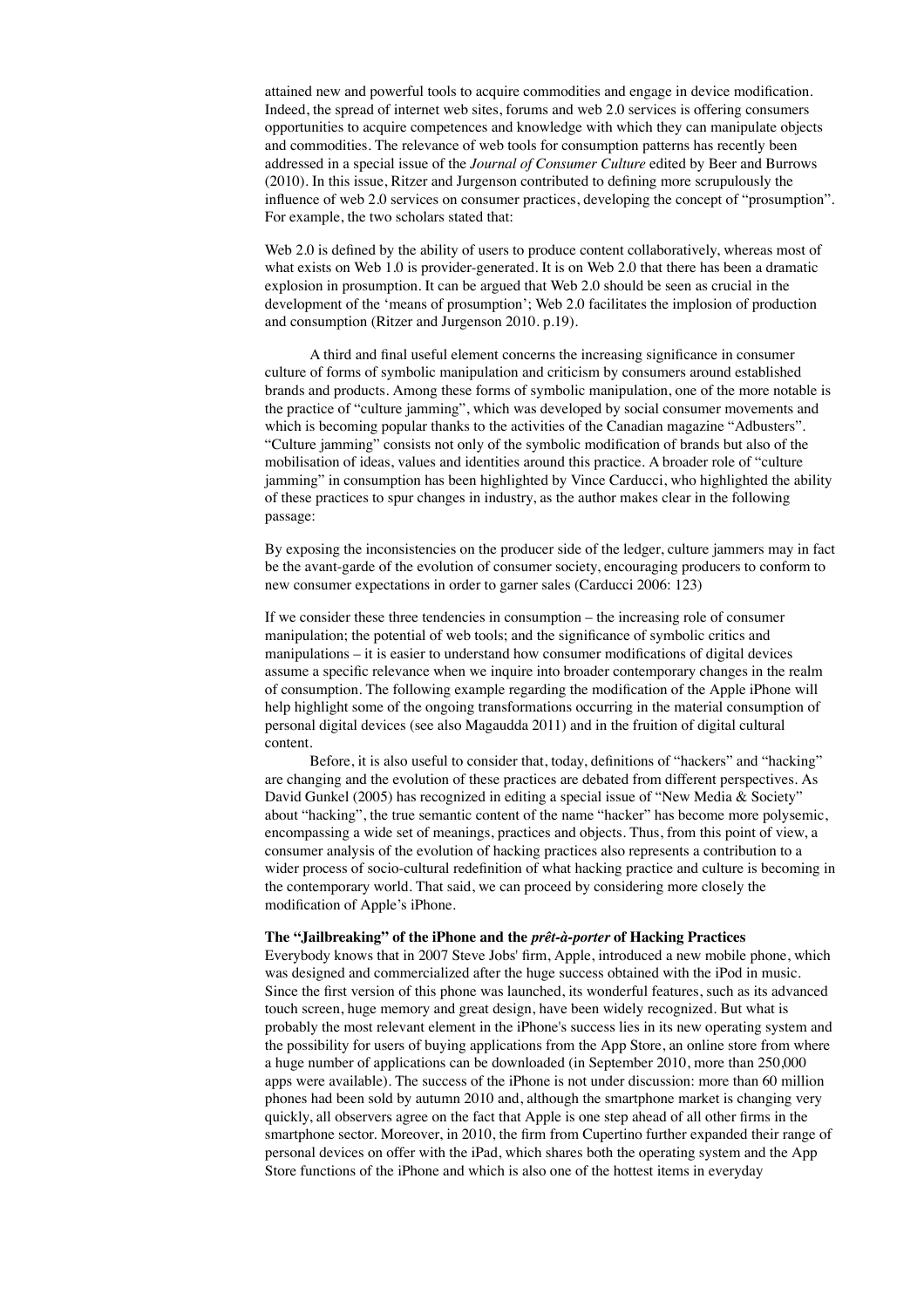technologies, having sold approximately three million units in just 80 days (Apple 2010).

 Both iPhone and iPad are not only huge successes in commercial terms, they can also be considered turning points in the spread of hacking practices among wider groups of users. They are subject to various forms of modification, such as the usual "sim-unlocking" (needed to use the phone with other service providers), and the more innovative and interesting "jailbreaking". "Jailbreaking" consists of the modification of the phone's software to allow users to bypass the restrictions which Apple established for the use of the device. The most notable restriction consists of the fact that only applications authorized by Apple can be used on the iPhone and sold through the official App Store. The spread of this modification and the ways in which it has been made available to consumers represents a good example of how hacking practices are increasingly important in the everyday consumption of digital technologies.

 The starting point for understanding users' need for iPhone jailbreaking is the restriction concerning the applications one can install on its iPhone. Indeed, Apple adopts a tight control process on the software distributed through the App Store and the criteria of exclusion can be summed up in two categories: functional restrictions and content restrictions. Functional restriction regards the fact that, for example, iPhone owners cannot synchronize their device using the wifi protocol. Content restrictions have configured an actual policy of censorship by Apple. The most famous case is Apple's rejection in 2009 of the app *NewsToons* by the cartoonist Mark Fiore, which criticizes the White House and which was accepted only after the author won the Pulitzer Prize in 2010, thereby receiving huge attention from the media (*New York Times* 2010).



Fig. 1. Some of the visual representations created by different websites that supported or just discussed the practice of the iPhone jailbreaking.

 As response to these restrictions, soon after its introduction the iPhone operating system was "hacked" with the aim of allowing users to install applications which are not distributed by the official store. There have been several hackers who have released systems to free the iPhone, one of the most famous being that developed by Jay Freeman, a 27-year-old computer science doctoral student in Santa Barbara. Freeman (*nomen omen,* as Latin people used to say) did not restrict his activity to releasing a tool to modify the iPhone and he also created an alternative unauthorized store from where consumers can download unauthorized applications. This store was named Cydia, after *Cydia Pomonella*, the scientific definition for the lepidopter responsible for the development of the classic worm inside apples, in so doing explicitly alluding to the internal alteration of the Apple system. The symbolic significance of this iPhone modification can also be recognized in the name "jailbreaking", which evokes both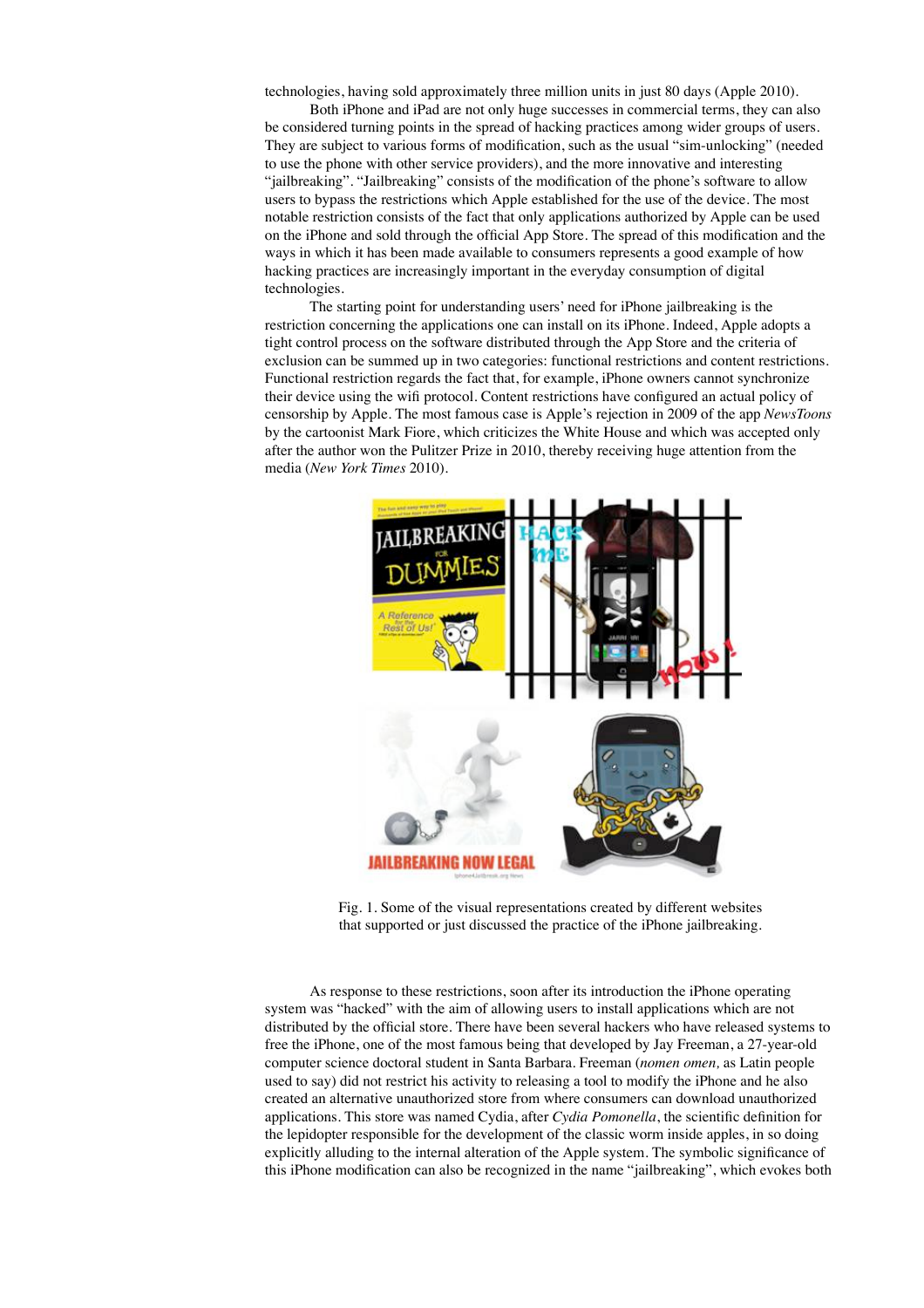criticism of the locking of Apple's software and the libertarian nature of this practice of modification, highlighting the political criticism contained in this activity (as it can also be recognized in the visual representations of jailbreaking shown in fig. 1). In this respect, it is interesting to consider the reasons Jay Freeman gave for having developed the Cydia store, which are explicitly political and which, in some sense, belong to the sphere of the politics of consumption. Freeman has stated:

I have very little respect for Apple at this point: I make no secret of this fact. Apple, as a company, has turned into a corporate hypocrisy, embodying the very ideals that it claims to be rebelling against. 'Think Different', as a slogan, has become a cold criticism of their own actions with regards to their product lines. […] Apple's insistence on controlling the experience of their products sounds very similar to the 'garden of pure ideology' exposed by the Big Brother in their own commercial [in 1984]. This is why many of us (upwards of 10% of all iPhone users, in fact) jailbreak our devices: we want choice. (Freeman, 2008)

The Cydia store was launched in March 2008 and in little over two years it has attracted millions of users who have decided to jailbreak their devices and download applications from Cydia. The number of people who have participated in this modification is not certain. In March 2009, Jay Freeman reported to the Wall Street Journal that, at that date, 1.7 million users had jailbroken their phones. Some months later, he said to "wired.com" that about 4 million – or 10% of the 40 million iPhone and iPod Touch owners – had downloaded software from Cydia. On the same occasion, he also affirmed that 470,000 people were connecting to the Cydia store per day and that the store had earned \$220,000 in total sales in just five months (*Wired* 2009).

 The relevant numbers of people who have jailbroken their iPhones also depends on how easy the technical process of iPhone software modification actually is. Indeed, if initial versions of the software allowing the jailbreaking were characterised by the need for a certain degree of technical skill and the use of a personal computer, its later versions have become as simple as using an ordinary iPhone application. For instance, the 2010 version named *JailbreakMe 2.0* only requires the end-user to visit a specific web page with the iPhone browser and accept the modification with a click. With this latest version, we are truly witnessing a *prêt-à-porter* form of hacking and the increased complexity for users is actually that of choosing from the five different jailbreaking tools available for free on the web. Finally, it is to be noted that, whereas at first the practice of jailbreaking was considered illegal, more recently it has been recognized as a form of "fair use" which does not violate the Digital Millennium Copyright Act. In July 2010, the USA Copyright Office explicitly recognized as legal the bypassing of manufacturer protection mechanisms to allow iPhone owners to use their phones with applications not available from Apple's store, as well as the unlocking of their iPhones for use with unapproved carriers (*Cnet* 2010). The fact that by now users will be able to modify their digital devices without incurring legal infringements clearly represents a point which favours the further spread of more systematic procedures of device and technology modification.

## **Digital Device Modifications and the Future of Digital Consumption**

From this short description of iPhone modification practices it would appear that consumer digital device hacking is becoming simpler and more affordable for more and more ordinary users. The jailbreaking of Apple devices is probably only one large step on the path towards more widespread digital commodity hacking practices. Clearly, we also have to note that commodity modifications allowing uses which are different from those established by producers is by no means a new social phenomenon. In recent history, innovations have repeatedly emerged because of user modifications and active adaptation work carried out by ordinary people, as sociologies of technology have frequently shown (see Oudshoorn and Pinch 2003). What is relevant and relatively new in the practice of iPhone "jailbreaking" is the fact that, while digital product modifications have, until today, remained mostly localized among experts and in esoteric circles, they are now assuming a *prêt-à-porter* arrangement and becoming available to wider consumer sectors.

What is occurring is that the complex set of competences and knowledge required in hacking practices is today translated into cultural, practical and material terms to fit into contemporary consumer patterns. Thus, on a wider level, cases such as that of iPhone jailbreaking open up new terrain for the study of consumption of both digital devices and cultural digital contents. It illustrates the fact that constraints and opportunities for